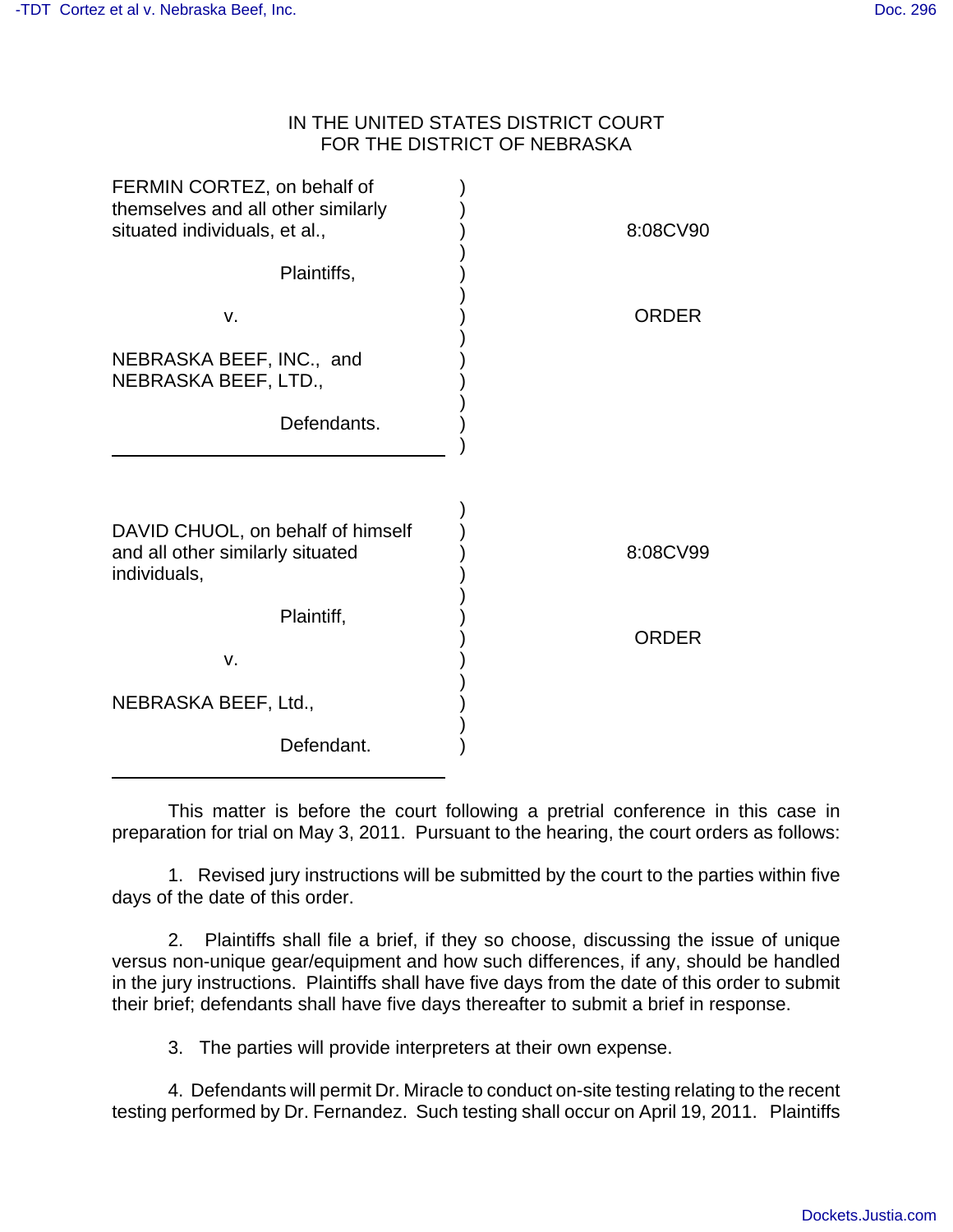shall file their supplemental expert designation for Dr. Miracle by April 25, 2011. Plaintiffs shall make Dr. Miracle available for deposition on April 27 or 28, 2011. Dr. Miracle's additional analysis may include retracing Dr. Fernandez's recently disclosed on-site analysis, confirming or rejecting the resulting additionally disclosed data and analysis, and reviewing late produced records.

5. The plaintiffs currently have a list of 63 class witnesses, nine of whom are socalled "newly named" witnesses (identified as class witnesses after the close of discovery). By close of business this Friday, April 15, 2011, plaintiffs' counsel shall reduce this number and submit a list of 30 class witnesses from which no more than 20 may be called at trial. Of these thirty, if any of them are "newly named" witnesses, plaintiffs shall make these witnesses available on April 27 or 28, 2011, to the defendants for the purpose of taking depositions, if the defendants choose to do so. Any objections to the plaintiffs' new list of class witnesses shall be filed with the court by April 22, 2011.

6. The parties have recently disclosed non-class witnesses who may be called for trial. The listed non-class witnesses include individuals who may have been identified during discovery but were not disclosed as potential witnesses during discovery. The parties must finalize the list of witnesses who will or may be called to testify by April 15, 2011. Non-class witnesses who were not identified as potential witnesses during discovery will not be allowed to testify without leave of court. Requests for leave to testify or objections to non-class witnesses must be filed by April 22, 2011.

7. The defendants shall not attempt to communicate with class members outside the presence of counsel for the plaintiffs.

- 8. In terms of trial logistics:
- a. The court will call approximately thirty jurors. Each side will receive no less than three strikes.
- b. Each side will receive thirty minutes for voir dire.
- c. Each side will receive approximately one hour for opening arguments.
- d. The court is putting the parties on the clock for trial. Each side will receive 42.5 hours of trial time, including voir dire and opening statements. The court will generally try this case from 9:00 a.m. to noon and 1:00 p.m. to 5:00 p.m., with the exception of the morning of May 17, 2011, when court will begin at 1:00 p.m.
- e. The Clerk of Court shall mail the parties' special questionnaire to jurors forthwith. The court will request the jurors to return the special questionnaires on or before April 20, 2011. As soon as they are received, the answers shall be faxed to the lead attorney for the plaintiffs and for the defendants.